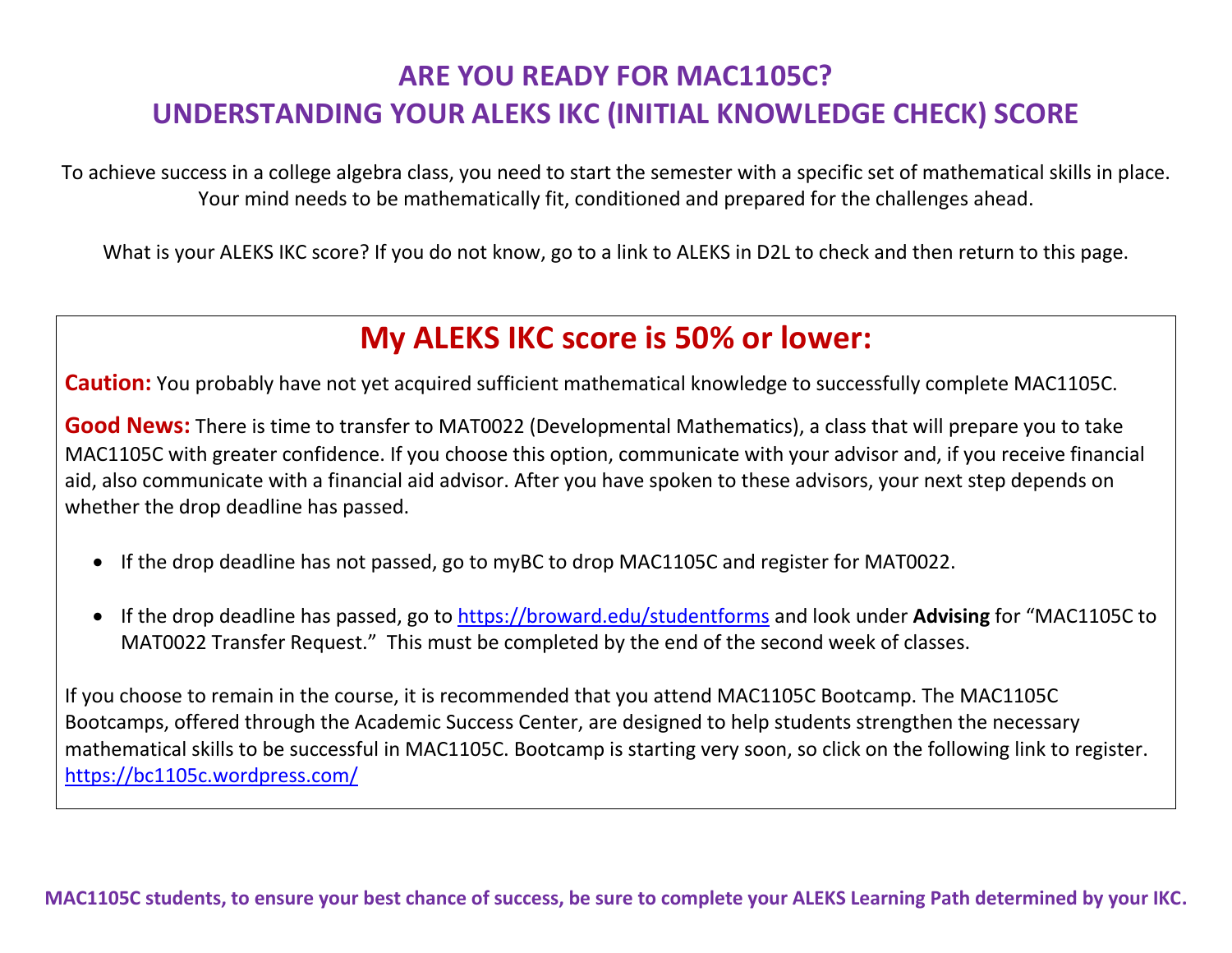### **ARE YOU READY FOR MAC1105C? UNDERSTANDING YOUR ALEKS IKC (INITIAL KNOWLEDGE CHECK) SCORE**

To achieve success in a college algebra class, you need to start the semester with a specific set of mathematical skills in place. Your mind needs to be mathematically fit, conditioned and prepared for the challenges ahead.

What is your ALEKS IKC score? If you do not know, go to a link to ALEKS in D2L to check and then return to this page.

### **My ALEKS IKC score is between 50% and 75%:**

**Tread Carefully:** To increase your chances of successful completion of MAC1105C, it is recommended that you attend MAC1105C Bootcamp. The MAC1105C Bootcamps, offered through the Academic Success Center, are designed to help students strengthen the necessary mathematical skills to be successful in MAC1105C. Bootcamp is starting very soon, so click on the following link to register.

<https://bc1105c.wordpress.com/>

**Be Honest:** If MAC1105C seems too challenging right now (or even after attending Bootcamp), there is time to transfer to MAT0022 (Developmental Mathematics), a class that will prepare you to take MAC1105C with greater confidence. If you choose this option, communicate with your advisor and, if you receive financial aid, also communicate with a financial aid advisor. After you have spoken to these advisors, your next step depends on whether the drop deadline has passed.

- If the drop deadline has not passed, go to myBC to drop MAC1105C and register for MAT0022.
- If the drop deadline has passed, go to<https://broward.edu/studentforms> and look under **Advising** for "MAC1105C to MAT0022 Transfer Request." This must be completed by the end of the second week of classes.